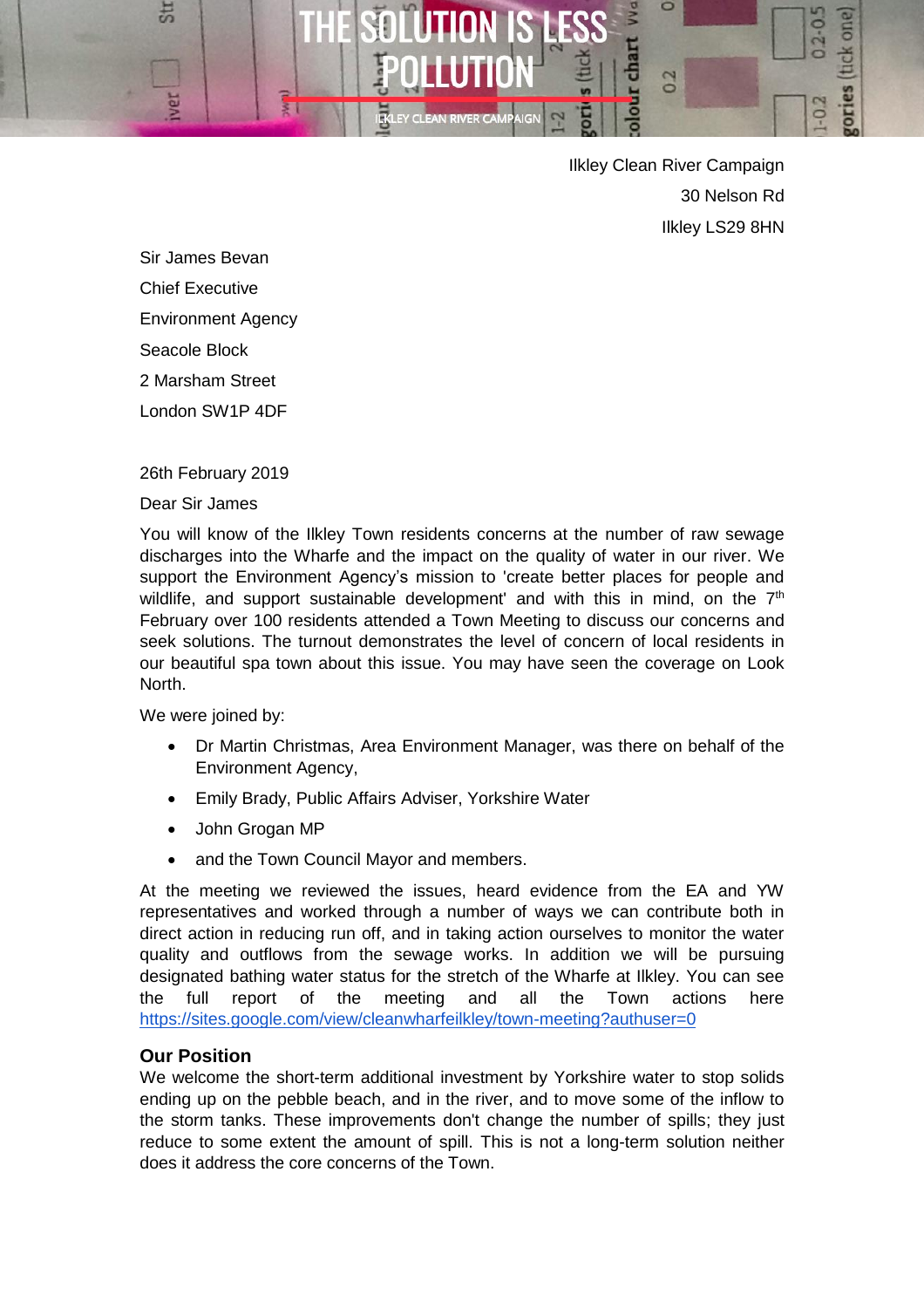

Ilkley is a spa town with a significant tourist presence. In the summer people swim, paddle and play in the river. As the weather improves people spread to the area by the outflow to picnic. Neither visitors not residents knew before our campaign that raw sewage is being discharged into the river and we have numerous stories of people and children being sick after playing and swimming in the river.

In addition water quality in the river is being affected by the discharges. The Ashlands site is within the WFD waterbody from the River Dibb to upstream of Burley in Wharfedale. The ecological status of this waterbody is classed as "moderate" on the basis of fish, "high" for invertebrates, "good" for phytobenthos and "high" for phosphate. The overall classification is therefore "moderate" (= fail), reflecting the score for fish (see EA 2018/84880) as the poorest performing metric.

It should, however, be noted that the "high" status for phosphate is based on the sampling point at Bolton Bridge, and therefore reflects the status of the river above the Ashlands STW.

The WFD waterbody downstream from Ashland is from Burley in Wharfedale to the River Washburn. Here the WFD classification is also "moderate", but on the basis of macrophytes and phytobenthos combined. For invertebrates the WFD is classed as high and for phosphate the WFD is classed as good (63 µg/l) (see EA 2018/84880). The overall classification is therefore "moderate" (=fail). These data indicate the extent to which the river downstream is suffering from nutrient pollution both from treated and untreated effluents.

Untreated sewage discharges also introduce organic matter and fecal bacteria into the river. These substances are not being monitored, yet these are the key cause for concern for local residents.

This problem is only going to get worse. The anticipated growth in Ilkley up to 2030 is 3000 more people living here. Alongside this, changes in our climate mean winter rainfall for the north of England might increase by between 10 and 20% over coming decades and there is likely to be further increases in the frequency and intensity of high rainfall events<sup>1</sup> both in winter and in summer. Moreover storm overflows in summer, a number of which occurred in 2018, take place when river flow is low and not able to adequately dilute the effluent or even to disguise it.

There are a number of points from the meeting that require Environment Agency action and we look forward to your response.

### **1. Number of discharges**

We welcomed Dr Christmas' statement at the meeting that the implementation of Event Monitoring to determine if the Ilkley Sewage Plant is a 'frequent spiller'. However from your letter to John Grogan  $(12<sup>th</sup>$  February) it appears that Ilkley is actually known to be a frequent spiller and the issue now is the extent of that?

The town was not aware that 40 discharges a year is considered acceptable by the EA, and that storm overflow does not happen in storm conditions but rather, in Ilkley, at low levels of normal rainfall. Most recently on the 9<sup>th</sup> February the Sewage plant discharged untreated effluent at 8mm of rainfall (the rainfall monitoring is taken in Burley, by the Wharfedale Naturalists weather recorder)

The average rainfall days in the UK are 133, so if 40 of these are 'discharge days'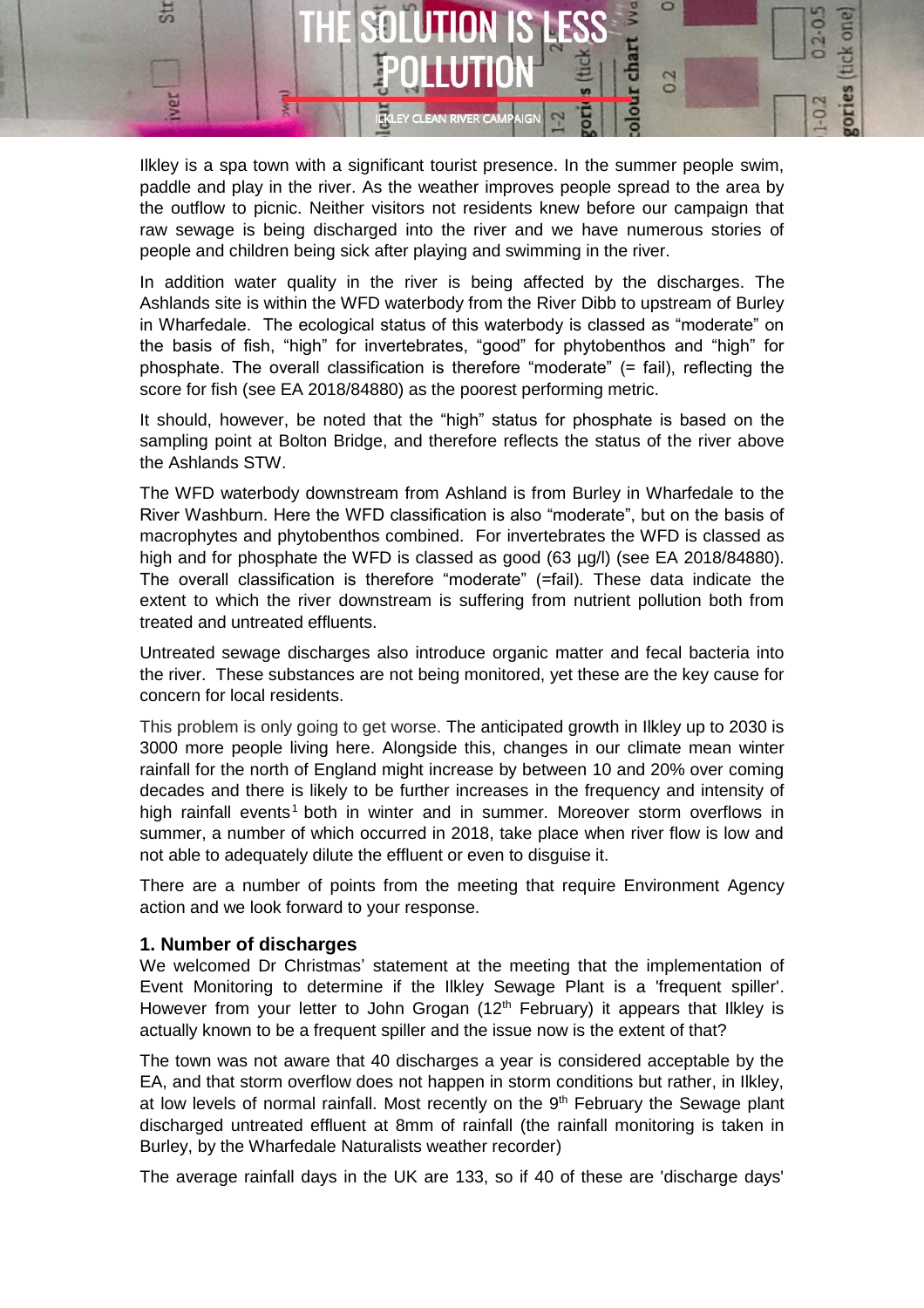

then the EA is defining storm as approximately 1/3rd of rainfall events in the UK.

The town understands the British language definition of the term 'storm' as "a violent disturbance of the atmosphere with strong winds and usually rain, thunder, lightning, or snow."

We do not accept that the sewage works should be discharging raw sewage at minimal rainfall.

# **2. Consent Limit**

The Urban Waste Water Treatment directive (UWWT) 91/271/EC requires that:

"Sewage is treated except under unusually heavy rainfall'

We dispute that the Ilkley sewage plant is only discharging at this level as the Wharfedale Naturalists are measuring rainfall in the locality. We can cite 2 specific instances of discharge at low levels of rainfall recorded as an example. You will find details on our website.

The current consent to discharge is operating as a permission to legally pollute the river on many occasions under what cannot be described as storm conditions.

We welcomes the new information provided at the Town Meeting that, contrary to evidence given at the Town Council meeting on the  $1<sup>st</sup>$  October, raising the consent limit would not shut the sewage works down or risk complaint and litigation by Yorkshire Water. This is a change in position of the EA representative.

The Town meeting voted overwhelmingly for the limit to be raised to 'storm' overflow level that reflects the intent of the UWWT.

By this we mean that the new limit should ensure that

- 1. No discharge happens when the river is low and when any discharge will leave remnants / deposits on the river bank and beach
- 2. Discharge only happens in storm conditions (unusually heavy rainfall)
- 3. That the limit reflects the planned increase in population and changes in climate so it is fit for purpose for the future not just for the present levels of use.

The Town expects to be consulted on the limits and the level at which they are set to ensure the EA is acting on our behalf as a public regulator.

### **3. Upgrades to the Sewage Works at Ilkley**

We welcome the planned increase in storm tank capacity. However until there is a better mechanism to pump the inflow into the tanks when it rains the incoming effluent ends up being discharged into the river. This is a short-term solution that will not future proof the sewage works.

Raising the consent limits will require Yorkshire Water to secure investment in upgrades of the plant and we expect to be consulted on the options for this, including solutions that future proof the sewage works against the planned increase of population of 3000 by 2030 with clear modelling of the impact of the upgrades in relation to both this population increase and changes in climate. At minimum we expect the investment to include diverting surface flow to bypass the plant.